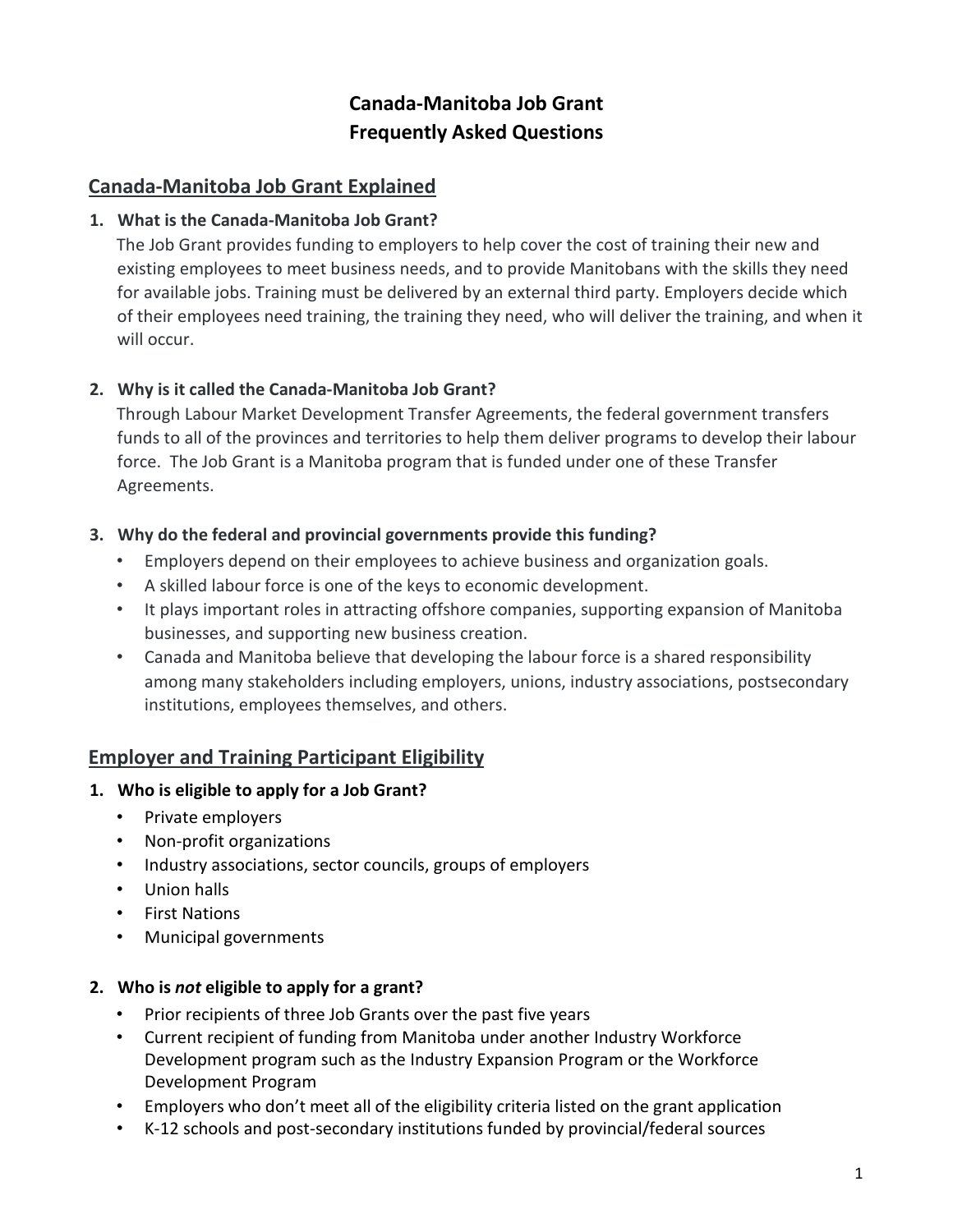- Federal, provincial and territorial governments
- Federal and provincial crown corporations and agencies

### **3. Who is an eligible training participant?**

- Employees must be citizens or permanent residents of Canada
- Full-time, part-time, and seasonal employees
- Unemployed and seeking training to get a new job
- Employees who reside in another province, but are working in Manitoba are eligible

### **4. Who is** *not* **an eligible training participant?**

- Individuals with a social insurance number that begins with "9"
- Temporary Foreign Workers
- Individuals hired on contract; i.e., non-employees
- Employees of a Manitoba company who reside and work in a different province or country

## **5. Does a company have to be in business for a minimum length of time before applying for the Job Grant?**

- No, there is no minimum length of time required to be eligible.
- A company must have a Business Number issued by the Government of Canada and licensed to carry on business in Manitoba
- **6. Our company temporarily hires and pays interns to provide them with work experience. Can we include them as training participants in our Job Grant application?** 
	- Yes.

# **Funding Amount and Eligible Costs**

### **1. What is the amount of funding my company can apply for?**

- Small companies with 100 or fewer employees can apply for up to 75% of eligible training costs.
- Companies with 101 or more employees can apply for up to 50% of eligible training costs.
- Employers can apply for up to a maximum amount of \$10,000 per training participant.
- Maximum Job Grant amount regardless of number of trainees and cost of training is \$100,000.

### **2. What costs are eligible for funding?**

- Tuition fees or fees charged by an external training provider
- Mandatory student fees
- Textbooks, software and other required materials
- Examination fees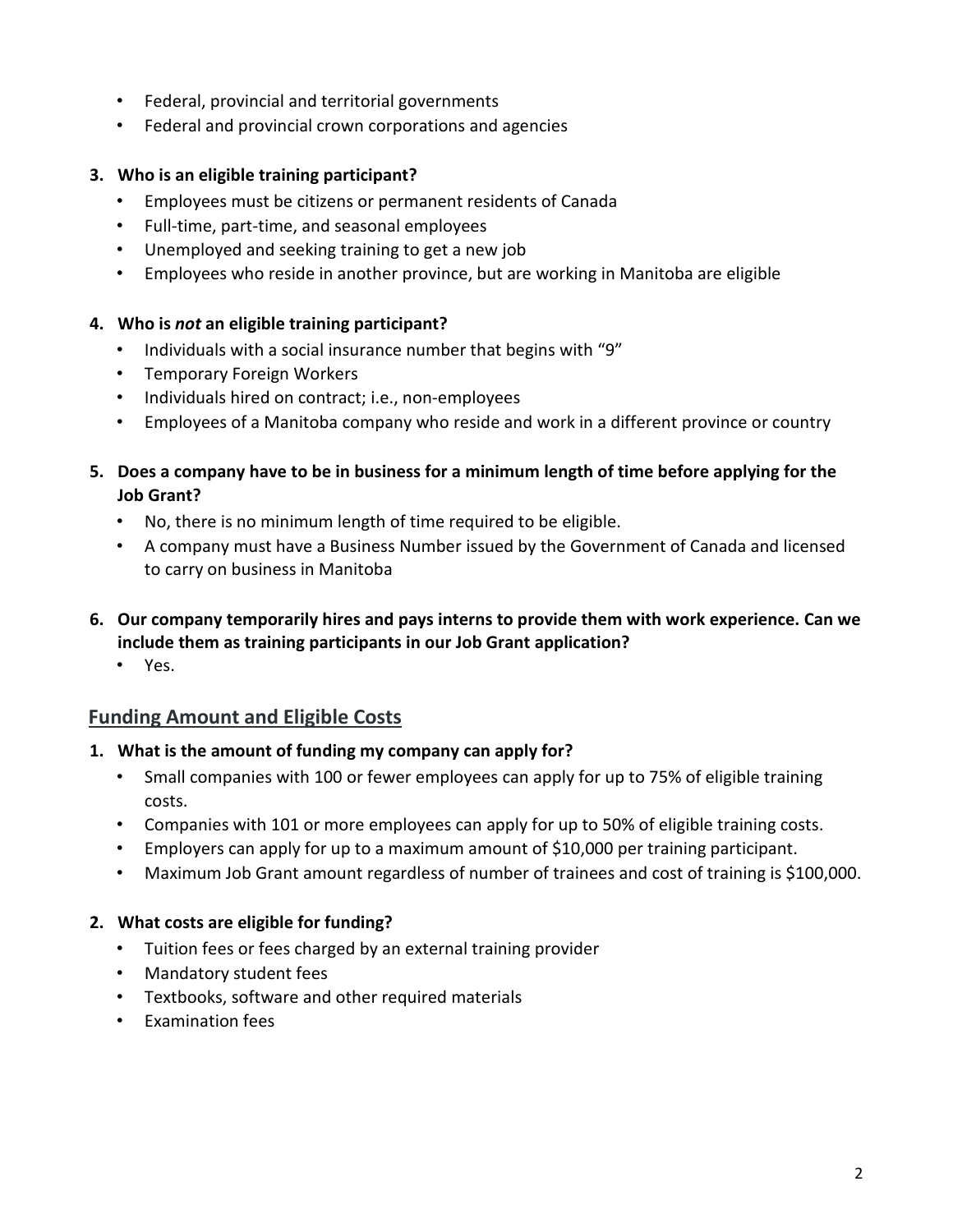### **3. Are travel costs to attend training eligible for funding?**

- Travel costs are not usually eligible for funding. However, if training is not available locally or online, and training participants are located in northern or remote communities, employers *may* be eligible for reimbursement of a portion of required travel and accommodations costs.
- The amount of travel and accommodations costs reimbursed is negotiated and is not guaranteed.
- Manitoba government rates are used to determine the eligible travel and accommodations amount.
- The amount that an employer is reimbursed for travel and accommodations costs cannot exceed the percentage at which all other eligible costs are reimbursed. For example, the maximum amount that a small company (100 or fewer employees) would
- be reimbursed is 75% of the total travel and accommodations costs; the maximum amount that companies with more than 100 employees would be reimbursed is 50% of the total travel and accommodations costs.
- The maximum Job Grant amount, including travel and accommodations costs, will not exceed \$100,000.
- When submitting their Job Grant application, employers should indicate in their email that they wish to apply for travel costs and provide documentation that shows the training is either not available online and training participants must travel more than 100 km to attend the training. A Consultant will contact them to determine travel expense eligibility and provide travel expense guidelines.

### **4. What costs are ineligible for funding?**

- Expenses for internal training delivered by a company employee
- Wages of employees while in training
- Activities such as coaching, mentorship and conferences/seminars, etc. will be assessed for eligibility.
- Apprenticeable trade training is not eligible for Job Grant funding.
- **5. Our company's employees pay for their own training and once they pass, we reimburse them for the training costs. Is the invoice provided by the training provider to the employee eligible under the Job Grant if it is signed by the employer as being paid?**

In some cases, the answer is yes, and in others, the answer is no. For example, if an employee is pursuing a college or university certificate/degree that is unrelated to the employer's skills requirements and business needs, tuition costs are ineligible. Contact Industry Workforce Development to discuss this further.

To be eligible for training costs initially paid for by an employee, employers must submit documentation showing the training cost is paid, and that the employee has been reimbursed for the training cost.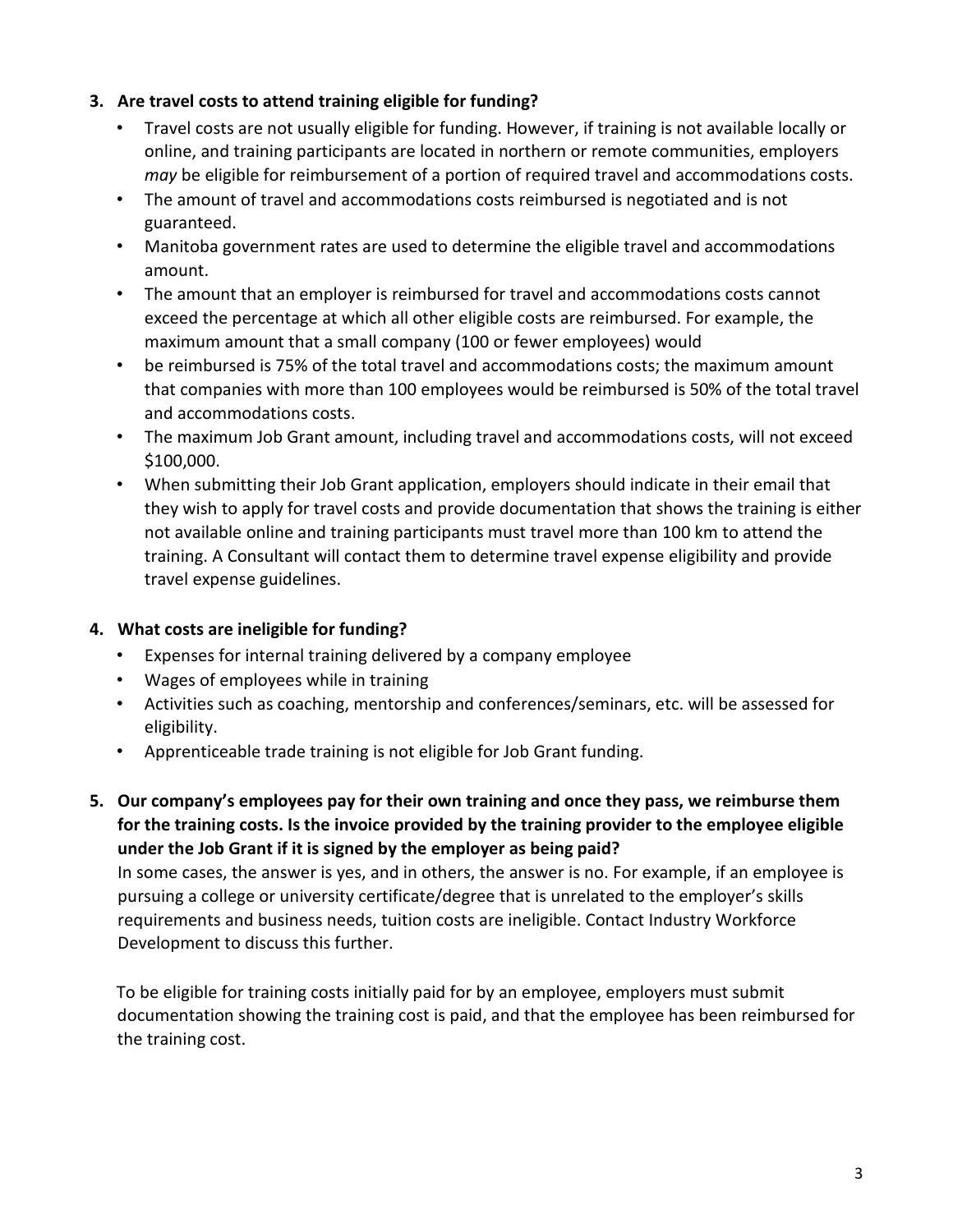**6. Can our company apply for a Job Grant for training that has already taken place?**  Employers can apply for the Job Grant for training that has already occurred as long as the training took place in the same fiscal year in which the application is submitted. The fiscal year is April 1-March 31.

*Example*: a company trained its employees in February and May, 2020 and applied for the Job Grant in June, 2020. The May, 2020 training is eligible for the Job Grant as it occurred in the same fiscal year as the Job Grant application. The February training is not eligible as it occurred in the prior fiscal year.

- **7. Can our company include training in our Job Grant application that was paid for prior to the start of the current fiscal year, but that is taking place in the current fiscal year?**  Yes.
- **8. Can our company include training in our Job Grant application that is paid for in this fiscal year, but that is not taking place until the next fiscal year?**

No. The Job Grant application is for training that occurs in the current fiscal year. The fiscal year is April 1-March 31.

**9. Is there any funding available for training delivered by a company employee? For example, training on proprietary processes and equipment?** 

Employers can apply for funding for internally delivered training under the Workforce Development Program. Information on this program is located here: [Workforce Development Program](https://www.gov.mb.ca/jec/busdev/financial/workforce.html) 

# **Training Eligibility**

### **1. What training is eligible for funding?**

- Training delivered by an external training provider; i.e., university, college or private vocational institute, private consultant or company, industry association, sector council, union hall, etc.
- Training that an employer deems necessary to equip employees with new skills and/or knowledge to meet business goals; e.g., increased productivity, entry into new markets, increased sales, etc.
- Activities such as coaching, mentorship and conferences/seminars, etc. will be assessed for eligibility.
- Apprenticeable trade training is not eligible for Job Grant funding.

# **Subsidiaries, Franchises and Companies with Multiple Locations**

**1. Can a company with employees working at two or more locations in Manitoba include employees from all locations in one application?** 

Yes, as long as the locations are operating under the same registered business number.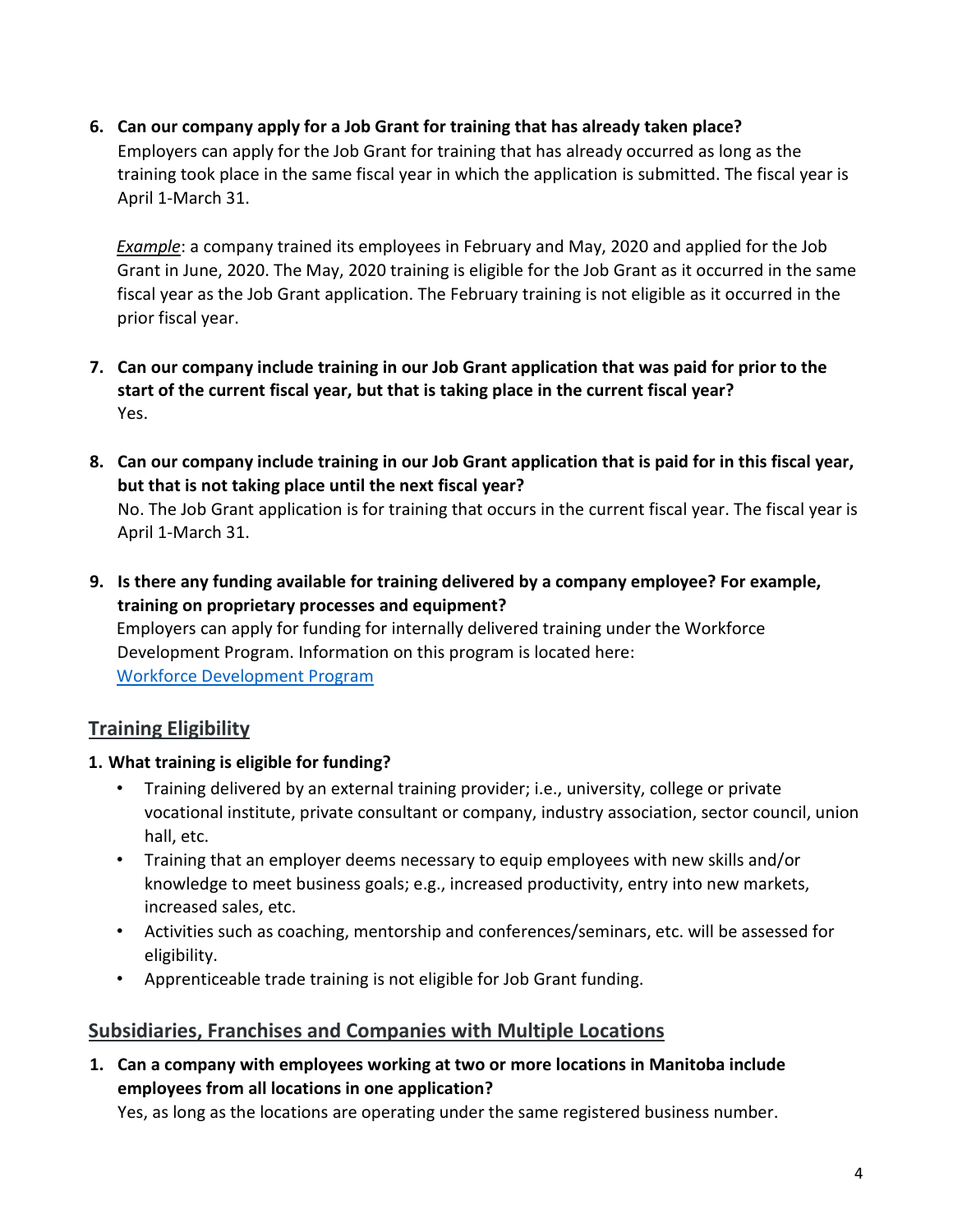- **2. Can a company that has one or more subsidiaries apply for a Job Grant to train employees from several of its subsidiaries or do each of the subsidiaries have to apply for the Job Grant?** A parent company can apply for the Job Grant to train employees working in Manitoba in one or more of its subsidiaries.
- **3. ABC Company has 150 employees. XYZ Company, a subsidiary of ABC Company, has 65 employees. Can XYZ Company be classified as a small employer?**

No, the subsidiary does not qualify as a small employer.

**4. Can an employer who owns a franchise of a national chain apply for the Job Grant as a small company?** 

Yes, if the franchise has 100 or fewer employees. A franchise owner is a separate company that pays a franchise fee to the national chain in order to operate the company. Many franchise owners face the same challenges as a non-franchise small employer, and unlike a subsidiary of a larger company, cannot draw on the fiscal resources of the national chain.

# **Companies with Employees Working and/or Living in Other Provinces**

- **1. If a Manitoba company employs workers who reside and work in Alberta, can it include their Alberta employees in their Manitoba Job Grant application?**  No. If the employees reside and work in Alberta, the company should contact the Alberta government for information on training funding availability.
- **2. If a company employs individuals who work in Manitoba, but reside in another province, can it include these employees in their Job Grant application?**  Yes. However, if the employees' permanent residence is in another country, they cannot be

included in the application.

**3. If a company is located in another province or country, but employs individuals who work in Manitoba, can it apply for funding to train its Manitoba employees?** 

If it is licensed to operate in Manitoba, and holds a Manitoba business number, the company can apply for Job Grant funding. Training participants must be employees of the company, and not contract workers.

### **Job Grant Payment to Employers**

- **1. How and when does our company get actual payment of the Job Grant?**
	- Payments are made once all training has been completed and reporting requirements are met.
	- Employers are required to report on their actual training costs and completion. Employers must submit the following:
		- Training Plan Report
		- Training Evaluation